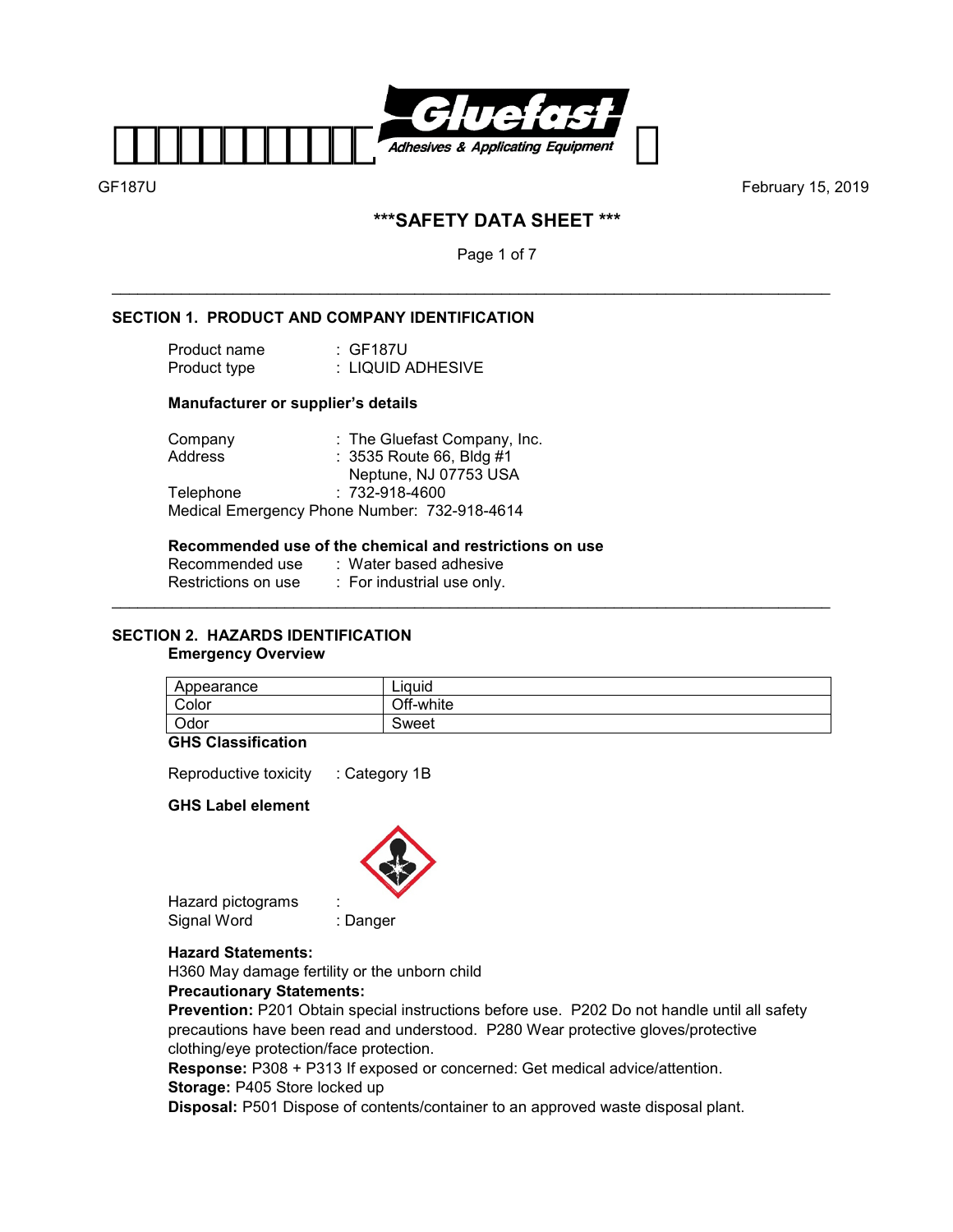

# **\*\*\*SAFETY DATA SHEET \*\*\***

Page 2 of 7

**Potential Health Effects** 

**Carcinogenicity:** 

| <b>IARC</b> | No ingredient of this product present at levels greater than or<br>equal to 0.1% is identified as probable, possible or confirmed<br>human carcinogen by IARC. |
|-------------|----------------------------------------------------------------------------------------------------------------------------------------------------------------|
| <b>OSHA</b> | No ingredient of this product present at levels greater than or<br>equal to 0.1% is identified as a carcinogen or potential<br>carcinogen by OSHA.             |
| <b>NTP</b>  | No ingredient of this product present at levels greater than or<br>equal to 0.1% is identified as a known or anticipated carcinogen<br>by NTP.                 |

### \_\_\_\_\_\_\_\_\_\_\_\_\_\_\_\_\_\_\_\_\_\_\_\_\_\_\_\_\_\_\_\_\_\_\_\_\_\_\_\_\_\_\_\_\_\_\_\_\_\_\_\_\_\_\_\_\_\_\_\_\_\_\_\_\_\_\_\_\_\_\_\_\_\_\_\_\_\_\_\_\_\_ **SECTION 3. COMPOSITION/INFORMATION OF INGREDIENTS**

Substance/Mixture : Mixture

# **Hazardous Ingredients**

| <b>Chemical Name</b>            | CAS-No.   | Concentration [%]        |
|---------------------------------|-----------|--------------------------|
| Dospdium tetraborate, anhydrous | 1330-43-4 | $\overline{\phantom{0}}$ |

**\_\_\_\_\_\_\_\_\_\_\_\_\_\_\_\_\_\_\_\_\_\_\_\_\_\_\_\_\_\_\_\_\_\_\_\_\_\_\_\_\_\_\_\_\_\_\_\_\_\_\_\_\_\_\_\_\_\_\_\_\_\_\_\_\_\_\_\_\_\_\_\_\_\_\_\_\_\_\_\_\_\_\_** 

# **SECTION 4. FIRST AID MEASURES**

| General advice          | : Show this material safety data sheet to the doctor in<br>attendance.                                                 |
|-------------------------|------------------------------------------------------------------------------------------------------------------------|
| If inhaled              | $\therefore$ Move to fresh air.                                                                                        |
|                         | If symptoms persist, call a physician.                                                                                 |
| In case of skin contact | : Wash off with soap and water.                                                                                        |
| In case of eye contact  | : Flush eyes with water at least 15 minutes. Get medical<br>attention if eye irritation develops or persists.          |
| If swallowed            | : Do not induce vomiting. Seek medical attention if symptoms<br>develop. Provide medical care provider with this MSDS. |

#### \_\_\_\_\_\_\_\_\_\_\_\_\_\_\_\_\_\_\_\_\_\_\_\_\_\_\_\_\_\_\_\_\_\_\_\_\_\_\_\_\_\_\_\_\_\_\_\_\_\_\_\_\_\_\_\_\_\_\_\_\_\_\_\_\_\_\_\_\_\_\_\_\_\_\_\_\_\_\_\_\_\_\_ **SECTION 5. FIRE-FIGHTING MEASURES**

Suitable extinguishing media : Not combustible.

|                                                       | Use extinguishing measures that are appropriate to local<br>circumstances and the surrounding environment. |
|-------------------------------------------------------|------------------------------------------------------------------------------------------------------------|
| Unsuitable extinguishing<br>media                     | : none                                                                                                     |
| Specific hazards during fire<br>fighting              | : Cool closed containers exposed to fire with water spray.                                                 |
| Specific extinguishing methods<br>Further information | : This product is an aqueous mixture that will not burn. Dried<br>product film will burn in a fire.        |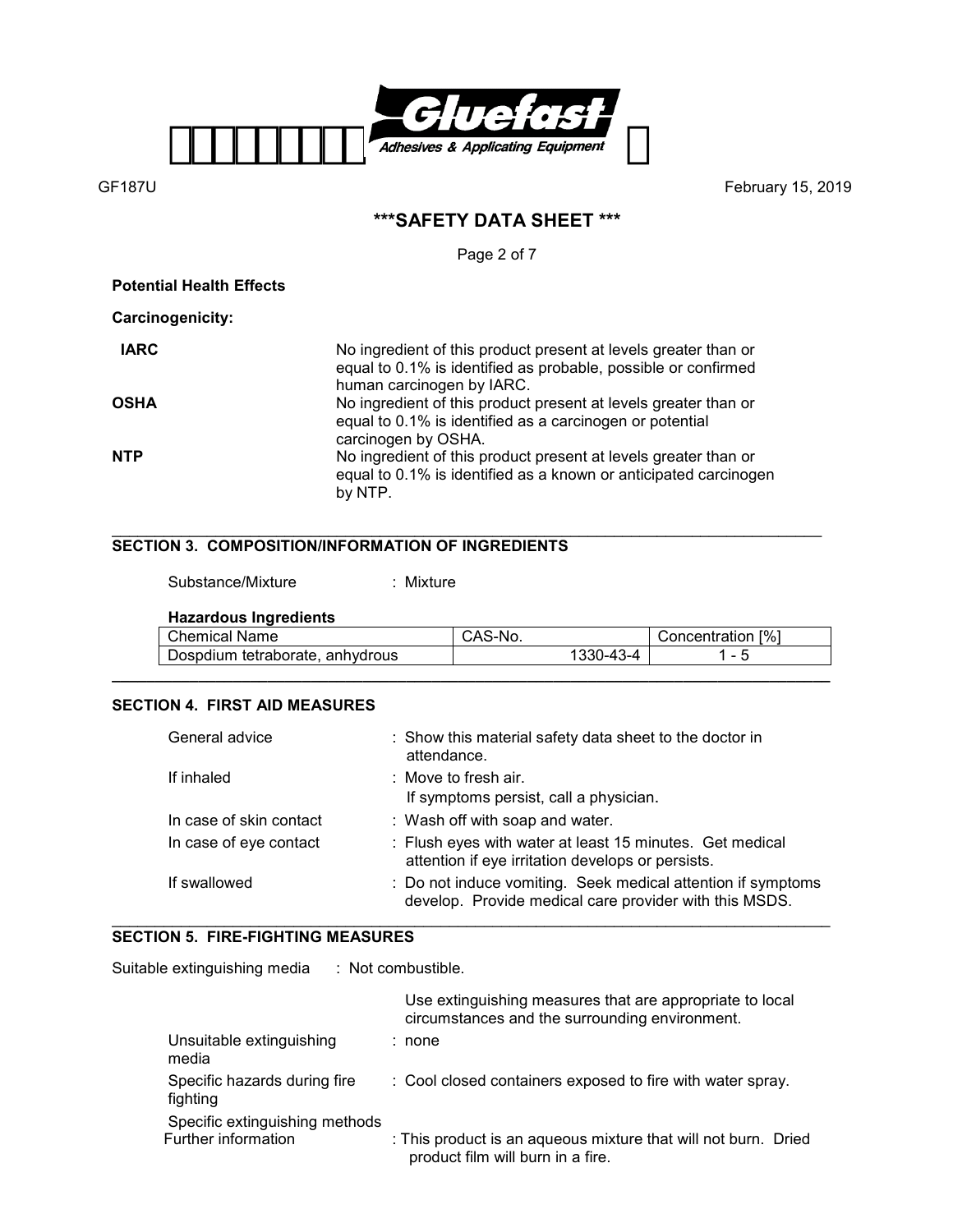

# **\*\*\*SAFETY DATA SHEET \*\*\***

Page 3 of 7

\_\_\_\_\_\_\_\_\_\_\_\_\_\_\_\_\_\_\_\_\_\_\_\_\_\_\_\_\_\_\_\_\_\_\_\_\_\_\_\_\_\_\_\_\_\_\_\_\_\_\_\_\_\_\_\_\_\_\_\_\_\_\_\_\_\_\_\_\_\_\_\_\_\_\_\_\_\_\_\_\_\_\_\_\_

# **SECTION 6. ACCIDENTAL RELEASE MEASURES**

| Personal precautions,<br>protective equipment and<br>emergency procedures | : Refer to protective measures listed in sections 7 and 8.                                                 |
|---------------------------------------------------------------------------|------------------------------------------------------------------------------------------------------------|
| Environmental precautions                                                 | : No special environmental precautions required.<br>Prevent product from entering drains.                  |
| Methods and materials for<br>Containment and cleaning up                  | : Soak up with inert absorbent material (e.g. sand, silica gel,<br>acid binder, universal binder, sawdust) |

### **SECTION 7. HANDLING AND STORAGE**

| Advice on safe handling                   | : No special precautions are needed in handling this material.             |
|-------------------------------------------|----------------------------------------------------------------------------|
| Conditions for safe storage               | : Keep container closed when not in use. Keep in a dry, cool<br>place      |
| Materials to avoid<br>Storage temperature | : No special restrictions on storage with other products.<br>: $> = 40$ °F |

### \_\_\_\_\_\_\_\_\_\_\_\_\_\_\_\_\_\_\_\_\_\_\_\_\_\_\_\_\_\_\_\_\_\_\_\_\_\_\_\_\_\_\_\_\_\_\_\_\_\_\_\_\_\_\_\_\_\_\_\_\_\_\_\_\_\_\_\_\_\_\_\_\_\_\_\_\_\_\_\_\_\_\_ **SECTION 8. EXPOSURE CONTROLS/PERSONAL PROTECTION**

## **Ingredients with workplace control parameters**

| Ingredients                        | CAS-No.   | Value type<br>(Form of<br>Exposure)    | Control<br>parameters/<br>Permissible<br>concentration | <b>Basis</b> |
|------------------------------------|-----------|----------------------------------------|--------------------------------------------------------|--------------|
| Disodium tetraborate,<br>Anhydrous | 1330-43-4 | <b>TWA</b>                             | 10 $mg/m3$                                             | OSHA P0      |
|                                    |           | <b>TWA</b><br>(Inhalable<br>fraction)  | $2$ mg/m $3$                                           | <b>ACGIH</b> |
|                                    |           | <b>STEL</b><br>(Inhalable<br>Fraction) | $6$ mg/m $3$                                           | <b>ACGIH</b> |

## **Personal protective equipment**

| . 0.00a. protootivo oguipinont<br>Respiratory protection | : No personal respiratory protective equipment normally required             |
|----------------------------------------------------------|------------------------------------------------------------------------------|
|                                                          | In case of insufficient ventilation, wear suitable respiratory<br>equipment. |
| Hand protection                                          |                                                                              |
| Material                                                 | $:$ Nitrile rubber                                                           |
| <b>Remarks</b>                                           | : For prolonged or repeated contact use protective gloves.                   |
| Eye protection                                           | : Safety glasses                                                             |
| Protective measures                                      | : No special protective equipment required.                                  |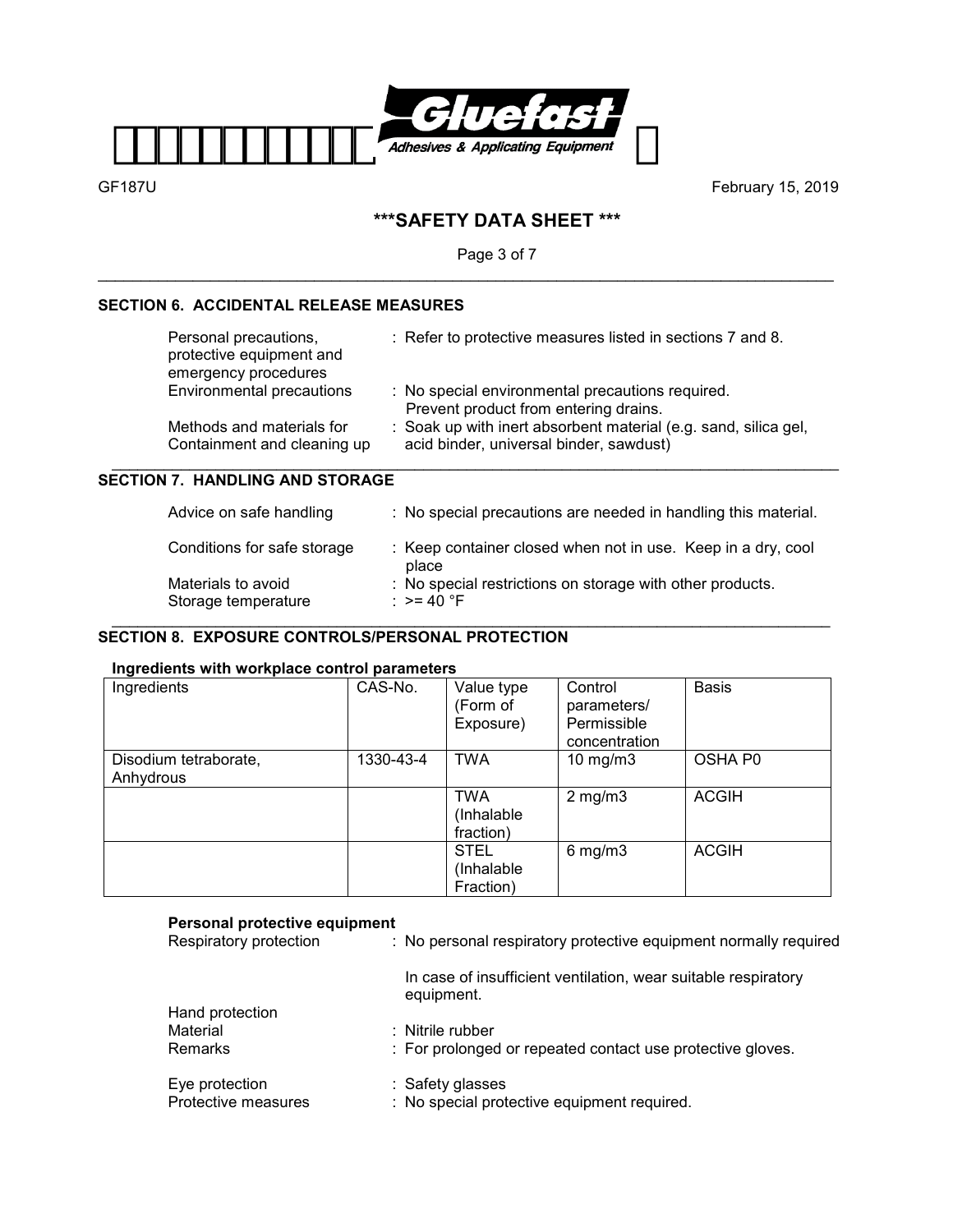

\_\_\_\_\_\_\_\_\_\_\_\_\_\_\_\_\_\_\_\_\_\_\_\_\_\_\_\_\_\_\_\_\_\_\_\_\_\_\_\_\_\_\_\_\_\_\_\_\_\_\_\_\_\_\_\_\_\_\_\_\_\_\_\_\_\_\_\_\_\_\_\_\_\_\_\_\_

GF187UFebruary 15, 2019

# **\*\*\*SAFETY DATA SHEET \*\*\***

Page 4 of 7

## **SECTION 9. PHYSICAL AND CHEMICAL PROPERTIES**

| Appearance                   | : liquid                                  |
|------------------------------|-------------------------------------------|
| Color                        | : off-white                               |
| Odor                         | : sweet                                   |
| <b>Odor Threshold</b>        | : No data available                       |
| рH                           | $: 8.2 - 8.8$                             |
| Melting point/freezing point | :32 °F                                    |
| Boiling point/boiling range  | :212 °F                                   |
| Flash point                  | : Not applicable                          |
| Evaporation rate             | $:$ not determined                        |
| Flammability (solid, gas)    | : Not classified as a flammability hazard |
| Upper explosion limit        | : upper flammability limit                |
|                              | not determined                            |
| Lower explosion limit        | : lower flammability limit                |
|                              | not determined                            |
| Vapor pressure               | : not determined                          |
| Relative vapor density       | $:$ not determined                        |
| Density                      | : $9 - 9.400$ lb/gal                      |
| Solubility(ies)              |                                           |
| Water solubility             | : dispersible                             |
| Partition coefficient: n-    | : No data available                       |
| octanol/water                |                                           |
| Autoignition temperature     | : not determined                          |
| Viscosity                    |                                           |
| Viscosity, dynamic           | : $11,000 - 15,000$ cP                    |
| Solid Content, % by weight   | $: 39 - 45$                               |

# **SECTION 10. STABILITY AND REACTIVITY**

| Chemical stability                  | : The product is chemically stable.                                |
|-------------------------------------|--------------------------------------------------------------------|
| reactions                           | Possibility of hazardous: Hazardous polymerization does not occur. |
| Hazardous<br>decomposition products | : Stable under normal conditions.                                  |

\_\_\_\_\_\_\_\_\_\_\_\_\_\_\_\_\_\_\_\_\_\_\_\_\_\_\_\_\_\_\_\_\_\_\_\_\_\_\_\_\_\_\_\_\_\_\_\_\_\_\_\_\_\_\_\_\_\_\_\_\_\_\_\_\_\_\_\_\_\_\_\_\_\_\_\_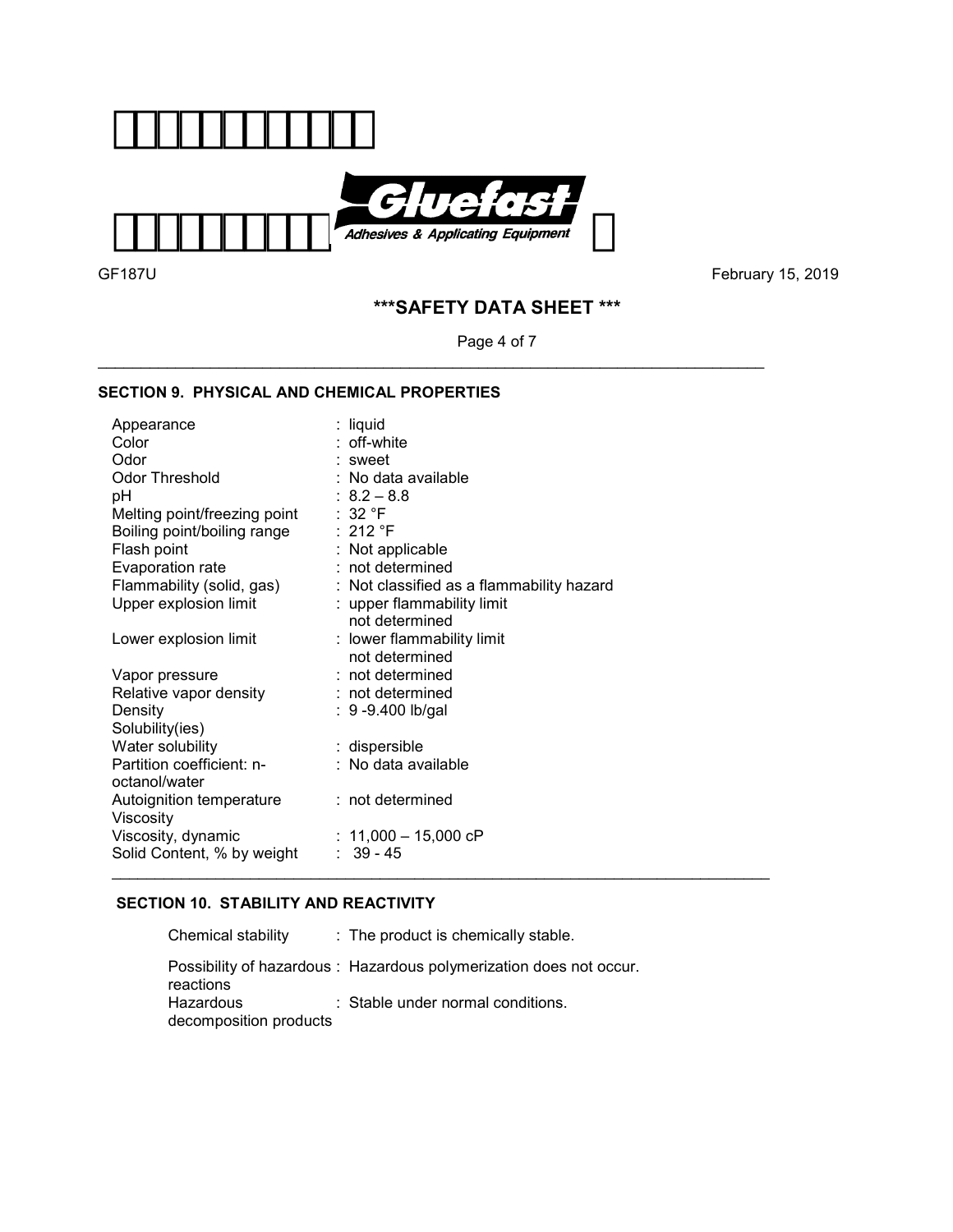

# **\*\*\*SAFETY DATA SHEET \*\*\***

Page 5 of 7

# **SECTION 11. TOXICOLOGY INFORMATION**

 **Acute toxicity Product:** 

Acute oral toxicity : Acute toxicity estimate : > 5,000 mg/kg Method: Calculation method

**Ingredients: Disodium tetraborate, anhydrous:** 

Acute oral toxicity : LD50 Oral rat: 2,400 mg/kg<br>Acute dermal toxicity : LD50 Dermal rabbit: > 2,000  $\therefore$  LD50 Dermal rabbit: > 2,000 mg/kg

**Skin corrosion/irritation** 

No data available **Serious eye damage/eye irritation**  No data available **Respiratory or skin sensitization**  No data available **Germ cell mutagenicity**  No data available **Carcinogenicity**  No data available **Reproductive toxicity**  No data available **STOT-single exposure**  No data available **STOT-repeated exposure**  No data available **Aspiration toxicity**  No data available

# **SECTION 12. ECOLOGICAL INFORMATION**

| <b>Ecotoxicity</b>                   |                                                           |  |  |  |  |  |
|--------------------------------------|-----------------------------------------------------------|--|--|--|--|--|
| Ingredients:                         |                                                           |  |  |  |  |  |
| disodium tetraborate, anhydrous      |                                                           |  |  |  |  |  |
| Toxicity to fish                     | : LC50 (Fish): 340 mg/l                                   |  |  |  |  |  |
|                                      | Exposure time: 96 h                                       |  |  |  |  |  |
|                                      | Test Method: static test                                  |  |  |  |  |  |
| Toxicity to daphnia and other        | : EC50 (Daphnia magna (Water flea)): $1,085 - 1,402$ mg/l |  |  |  |  |  |
| aquatic invertebrates                | Exposure time: 48 h                                       |  |  |  |  |  |
|                                      | Test Method: static test                                  |  |  |  |  |  |
| Toxicity to algae                    | : EC50 (Pseudokirchneriella subcapitata): 2.6 - 21.8 mg/l |  |  |  |  |  |
|                                      | Exposure time: 96h                                        |  |  |  |  |  |
|                                      | Text type: static test                                    |  |  |  |  |  |
| <b>Persistence and degradability</b> |                                                           |  |  |  |  |  |

\_\_\_\_\_\_\_\_\_\_\_\_\_\_\_\_\_\_\_\_\_\_\_\_\_\_\_\_\_\_\_\_\_\_\_\_\_\_\_\_\_\_\_\_\_\_\_\_\_\_\_\_\_\_\_\_\_\_\_\_\_\_\_\_\_\_\_\_\_\_\_\_\_\_\_\_\_\_\_

No data available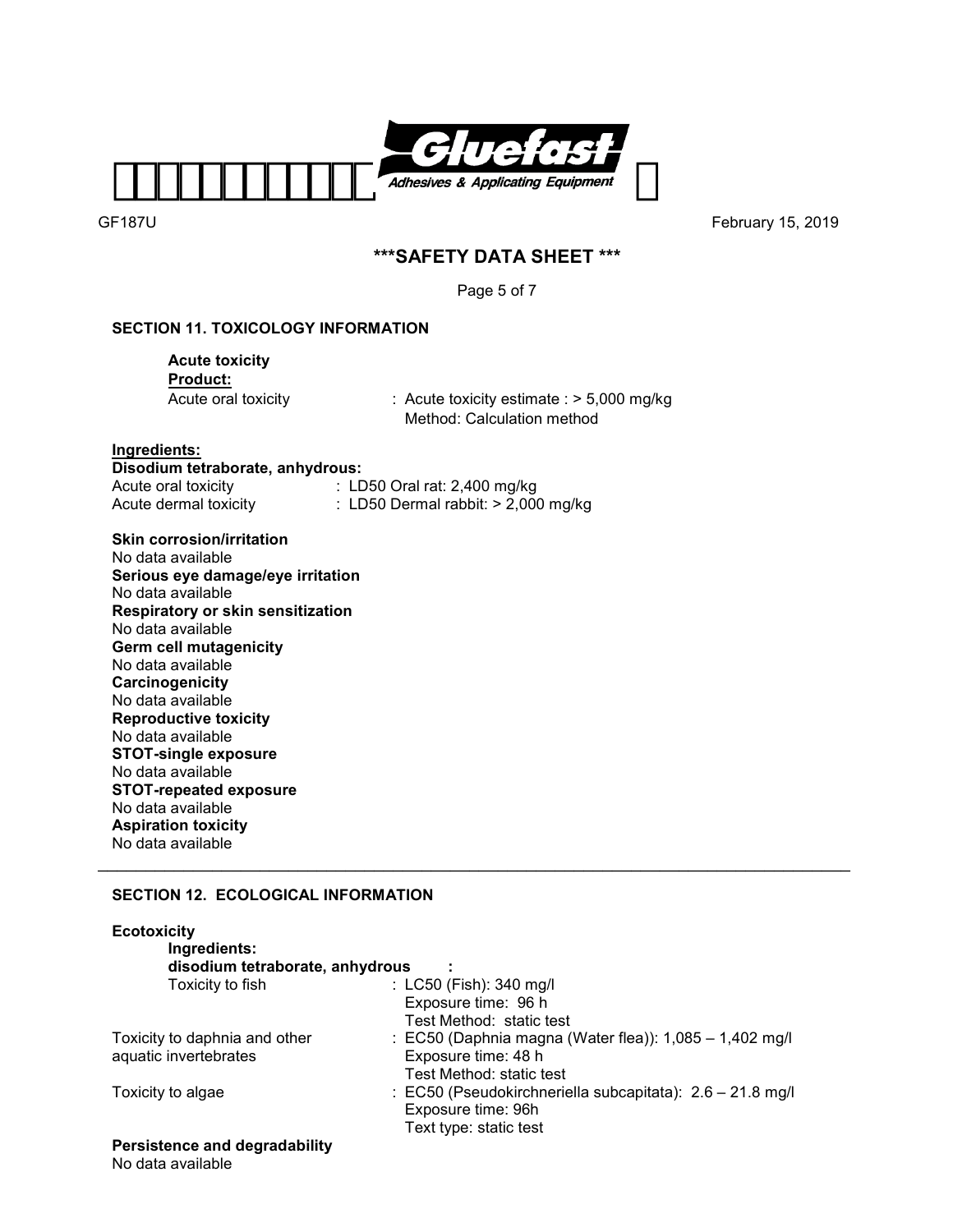**Bioaccumulative potential** 



GF187UFebruary 15, 2019

# **\*\*\*SAFETY DATA SHEET \*\*\***

Page 6 of 7

\_\_\_\_\_\_\_\_\_\_\_\_\_\_\_\_\_\_\_\_\_\_\_\_\_\_\_\_\_\_\_\_\_\_\_\_\_\_\_\_\_\_\_\_\_\_\_\_\_\_\_\_\_\_\_\_\_\_\_\_\_\_\_\_\_\_\_\_\_\_\_\_\_\_\_\_\_\_\_\_\_\_\_

**Mobility in soil** No data available

### **Other adverse effects**  No data available

### **SECTION 13. DISPOSAL CONSIDERATIONS**

### **Disposal methods**

Waste from residues : To the best of our knowledge, this product does not meet the definition of hazardous waste under the U.S. EPA Hazardous Waste Regulations 40 CFR 261. Dispose of in an approved landfill. Consult your state, local or provincial authorities and your local waste vendor for more restrictive requirements. The hazard and precautionary statements displayed on the label also apply to any residues left in the container. \_\_\_\_\_\_\_\_\_\_\_\_\_\_\_\_\_\_\_\_\_\_\_\_\_\_\_\_\_\_\_\_\_\_\_\_\_\_\_\_\_\_\_\_\_\_\_\_\_\_\_\_\_\_\_\_\_\_\_\_\_\_\_\_\_\_\_\_\_\_\_\_\_\_\_\_\_\_\_\_\_\_\_

### **SECTION 14. TRANSPORT INFORMATION**

#### **Special precautions for user**

Remarks : Not dangerous goods

**Domestic Regulation** 

### **International Regulation**

### **Transport in bulk according to Annex II of MARPOL 73/78 and the IBC Code**

Not applicable for product as supplied.

# **SECTION 15. REGULATORY INFORMATION**

| SARA 311/312 Hazards | : Chronic Health Hazard                                                                                                                      |
|----------------------|----------------------------------------------------------------------------------------------------------------------------------------------|
| <b>SARA 302</b>      | : SARA 302: No chemicals in this material are subject to the<br>reporting requirements of SARA Title III, Section 302.                       |
| <b>SARA 313</b>      | : SARA 313: This product does not contain any chemical<br>components with known CAS numbers that exceed the<br>threshold (De Minimis) report |

\_\_\_\_\_\_\_\_\_\_\_\_\_\_\_\_\_\_\_\_\_\_\_\_\_\_\_\_\_\_\_\_\_\_\_\_\_\_\_\_\_\_\_\_\_\_\_\_\_\_\_\_\_\_\_\_\_\_\_\_\_\_\_\_\_\_\_\_\_\_\_\_\_\_\_\_\_\_